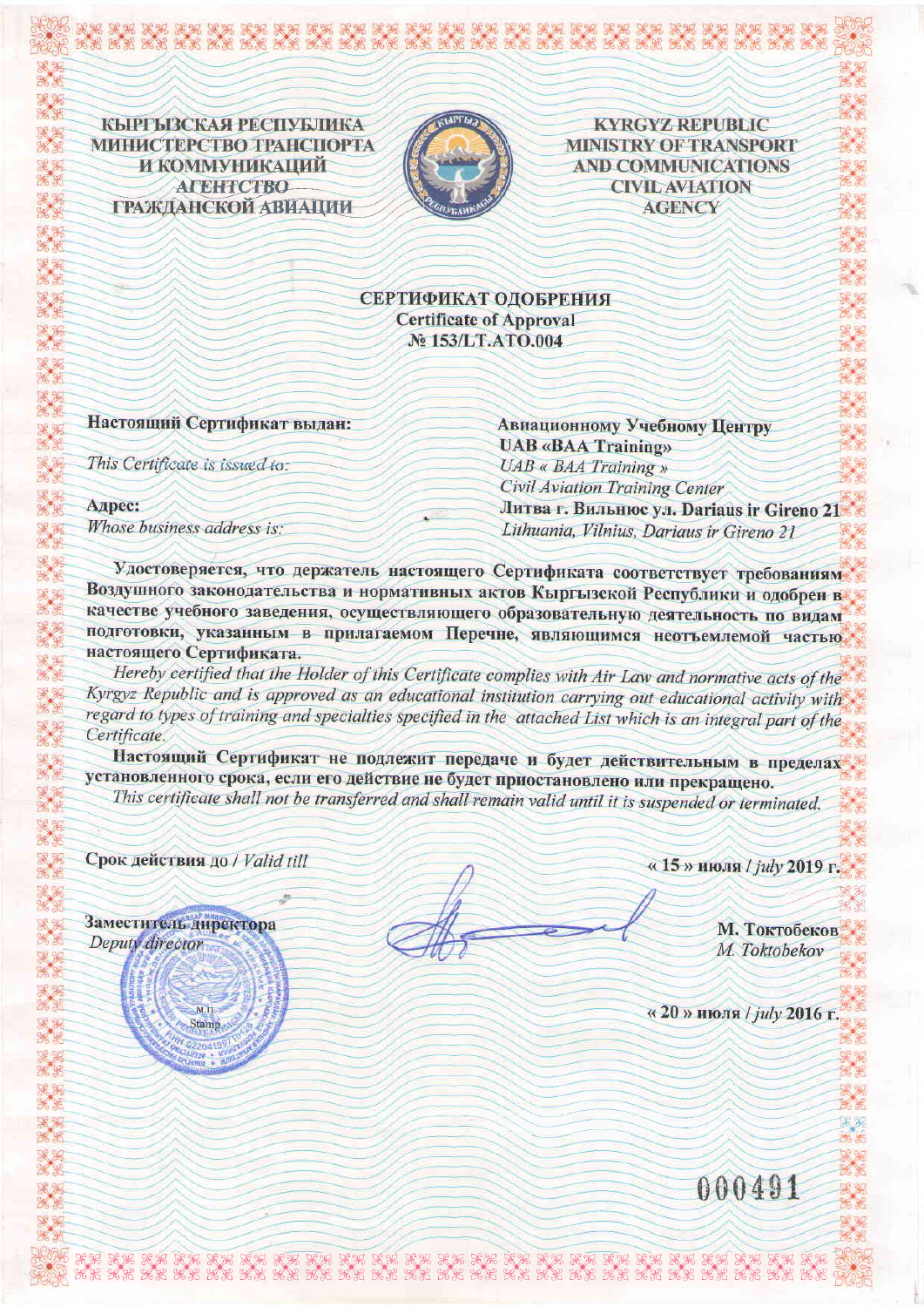### ПЕРЕЧЕНЬ ВИДОВ ПОДГОТОВКИ В АУЦ UAB " ВАА Training " LIST OF TYPE TRAININGS IN ATC UAB "BAA Training" (приложение к Сертификату № 153/LT.ATO.004) (attachment to the Certificate  $N_2$  153/LT.ATO.004)

| <b>ВИД ПОДГОТОВКИ</b><br><b>TYPE TRAINING</b>                                       | <b>СПЕЦИАЛИЗАЦИЯ</b><br><b>SPECIALITY</b>                          |
|-------------------------------------------------------------------------------------|--------------------------------------------------------------------|
| Первоначальная<br>подготовка<br>курсы повышение<br>квалификации и<br>переподготовка | - для членов лётного экипажа на ВС: Boeing-737-300/400/500.        |
| Type rating recurrent,<br>refresher and difference<br>trainings                     | - for members of flight crew on aircrafts: Boeing-737-300/400/500. |

 $\zeta$  .

Срок действия до /Valid till

**ALLIE** 

 $M, \Pi$ **Stamp**  «15» июля / july 2019 г.

Начальник Отдела сертификации Head of Aviation Personnel Certification Sector

 $\mathcal{L}$ 



Д. Белов D. Belov

«20» июля /  $july$  2016 г.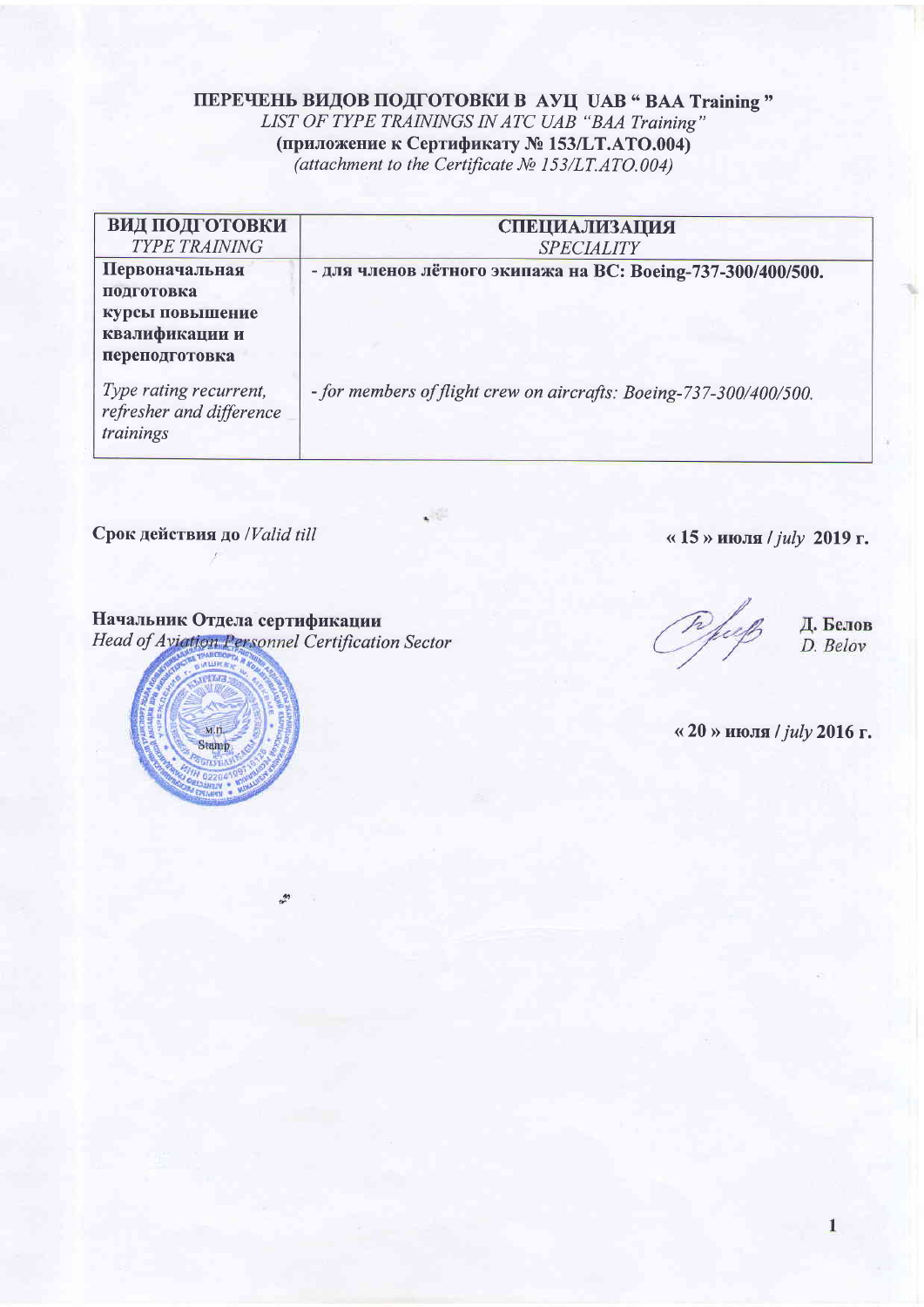#### КЫРГЫЗ РЕСПУБЛИКАСЫНЫН ТРАНСПОРТ ЖАНА КОММУНИКАЦИЯЛАР МИНИСТРЛИГИНИН АЛДЫНДАГЫ ЖАРАНДЫК АВИАЦИЯ АГЕНТТИГИ



АГЕНТСТВО ГРАЖДАНСКОЙ АВИАЦИИ ПРИ МИНИСТЕРСТВЕ ТРАНСПОРТА И КОММУНИКАЦИЙ КЫРГЫЗСКОЙ РЕСПУБЛИКИ

# БУЙРУК

21669606 код ОКПО

 $x = 379/h$ 

## **ПРИКАЗ**

Код ОКПО 21669606

 $\sqrt{20}$  = 0  $\frac{1}{7}$  2016 ж.г.

# Г О выдаче Сертификата одобрения Авиационному Учебному центру UAB « ВАА Training » Литвы г. Вильнюс J

На основании представленной доказательной документации, Сертификата № LT.ATO.004 выданного 29.04.2016 г., Администрацией Гражданской Авиации Литвы г. Вильнюс, сертификационному Авиационному Учебному Центру UAB «ВАА Training», а так же в соответствии с Актом проведения инспекторской проверки от 15.07.2016 г., на соответствие упомянутого учебного центра сертификационным требованиям национального законодательства Кыргызской Республики к авиационным учебным заведениям

#### ПРИКАЗЫВАЮ:

- 1. Признать Сертификат № LT.ATO.004 выданный 29.04.2016 г., Администрацией Гражданской Авиации Литвы г. Вильнюс, Авиационному Учебному Центру UAB «ВАА Training», как соответствующему требованиям Воздушного законодательства и нормативных правовых актов к авиационным учебным заведениям Кыргызской Республики.
- 2. Признать программы подготовки, переподготовки, повышения квалификации, тренажёрной и лётной подготовки авиационного персонала гражданской авиации, Авиационного Учебного Центра UAB «ВАА Training» Литвы г. Вильнюс.
- 3. Выдать Сертификат одобрения за № 153/LT.ATO.004 с Приложением по видам подготовки, сроком действия до 15.07.2019 года, Авиационному Учебному Центру UAB «ВАА Training» Литвы г. Вильнюс, как соответствующему требованиям Воздушного законодательства Кыргызской Республики и «Положению по сертификации учебных осуществляющих подготовку и переподготовку авиационного персонала в Кыргызской завелений. Республике - 2008 г.».
- 4. Допустить авиационный персонал ГА КР, к подготовке и переподготовке в Авиационном Учебном Центре UAB «ВАА Training» Литвы г. Вильнюс.
- 5. Приказ довести до заинтересованных лиц и авиаперевозчиков.

Заместитель директора

М. Токтобеков

Начальник Отдела САП

Д. Белов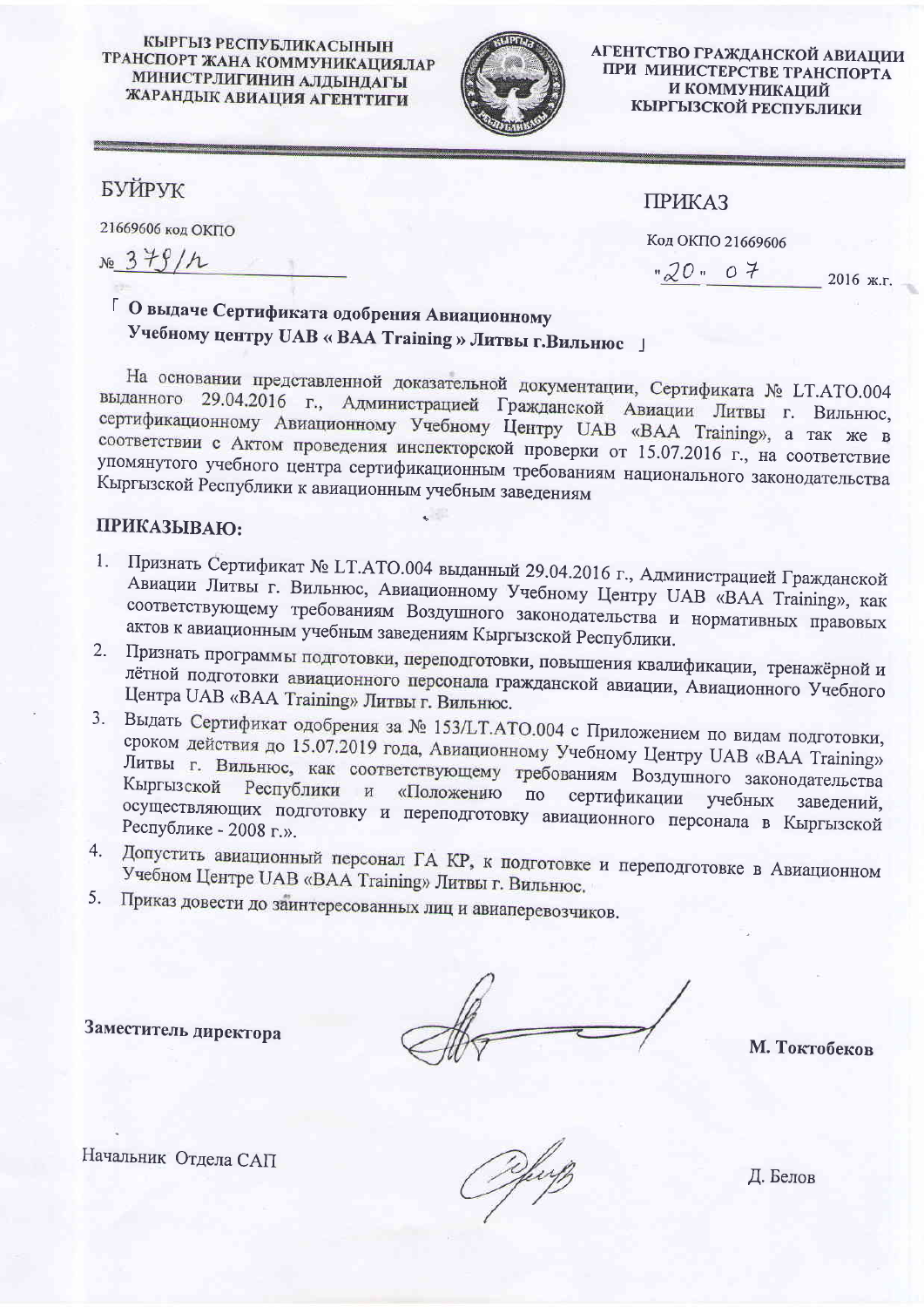КЫРГЫЗСКАЯ РЕСПУБЛИКА МИНИСТЕРСТВО ТРАНСПОРТА И КОММУНИКАЦИЙ **ATEHTCTBO** ГРАЖДАНСКОЙ АВИАЦИИ



**KYRGYZ REPUBLIC MINISTRY OF TRANSPORT AND COMMUNICATIONS CIVIL AVIATION AGENCY** 

#### СЕРТИФИКАТ ОДОБРЕНИЯ **Certificate of Approval** № 154/FFS № LT.FSTD.03A,B,C

| <b>I. НА СЕРТИФИКАТ</b><br><b>On Certificate</b>                                                                                                                                                                                                                                                                                                                                                                                       | FFS № LT.FSTD.03А, В, С от 04.02.2016, года выданный,<br>FFS No LT.FSTD.03A, B, C from 04.02.2016 year, |
|----------------------------------------------------------------------------------------------------------------------------------------------------------------------------------------------------------------------------------------------------------------------------------------------------------------------------------------------------------------------------------------------------------------------------------------|---------------------------------------------------------------------------------------------------------|
| given out Civil Aviation Administration of the Republic of Lithuania                                                                                                                                                                                                                                                                                                                                                                   |                                                                                                         |
| Н. НА ТРЕНАЖЁРНОЕ СРЕДСТВО: <i>Милиппаней Пренажёр пилотажный Boeing-737-300/400/500</i><br>On Simulator                                                                                                                                                                                                                                                                                                                               | Flight simulator Boeing-737-300/400/500                                                                 |
| Ш. ТИП:  Моделирует полёт Boeing-737-300/400/500<br>Flight imitation Boeing-737-300/400/500<br>Type:                                                                                                                                                                                                                                                                                                                                   | <b>Тип двигателяCFM56-3B/3B2</b><br>Type of Engine<br>$CFM56-3B1/3B2$                                   |
| Manufacturer                                                                                                                                                                                                                                                                                                                                                                                                                           | " Redifusion Simulation LTD"                                                                            |
| Owner                                                                                                                                                                                                                                                                                                                                                                                                                                  | Training center UAB «BAA Training»                                                                      |
| <i>Operator</i>                                                                                                                                                                                                                                                                                                                                                                                                                        | Training center UAB «BAA Training»                                                                      |
| VII. ОГРАНИЧЕНИЯ ПО ПРЕМИНЕНИЮ:  годен без ограничений, согласно заявленным<br>Limitation on application                                                                                                                                                                                                                                                                                                                               | valid without limitation, according to the stated abilities                                             |
|                                                                                                                                                                                                                                                                                                                                                                                                                                        |                                                                                                         |
| VIII. Настоящий Сертификат выдан в соответствии с Воздушным Кодексом Кыргызской<br>Республики, действующих на его основе Нормативов и Правил, требований «Руководства по<br>критериям квалификационной оценки пилотажных тренажеров» (ДОК. ИКАО 9625-AN-936) и<br>удостоверяет, что по своим заявленным возможностям, техническому и функциональному<br>состоянию данное тренажёрное средство соответствует предъявленным требованиям. |                                                                                                         |

This certificate had been issued in accordance with Air codex of the Kyrgyz Republic, effective on the bases of norms and regulations, requests of "Manual of criteria of qualification estimation of piloting trainer" (DOC. ICAO 9625-AN-936). This certificate also certifies that on declared resources this trainer resort is appropriate to technical and functional condition.

Данный сертификат действителен только для названной Организации и только по месту её IX. производственной деятельности. Его действие может быть приостановлено или аннулировано в установленном порядке.

This certificate is valid only for the named Organization and only for the place of its operation location, until surrendered, superseded, suspended, or revoked in accordance with established procedure.

Срок действия до / Valid till

 $M.H.$ stamp

Заместитель директора

Deputy director

«15» июля / july 2019 г.

М. Токтобеков M. Toktobekov

«20 » июля / july 2016 г.<br>000492